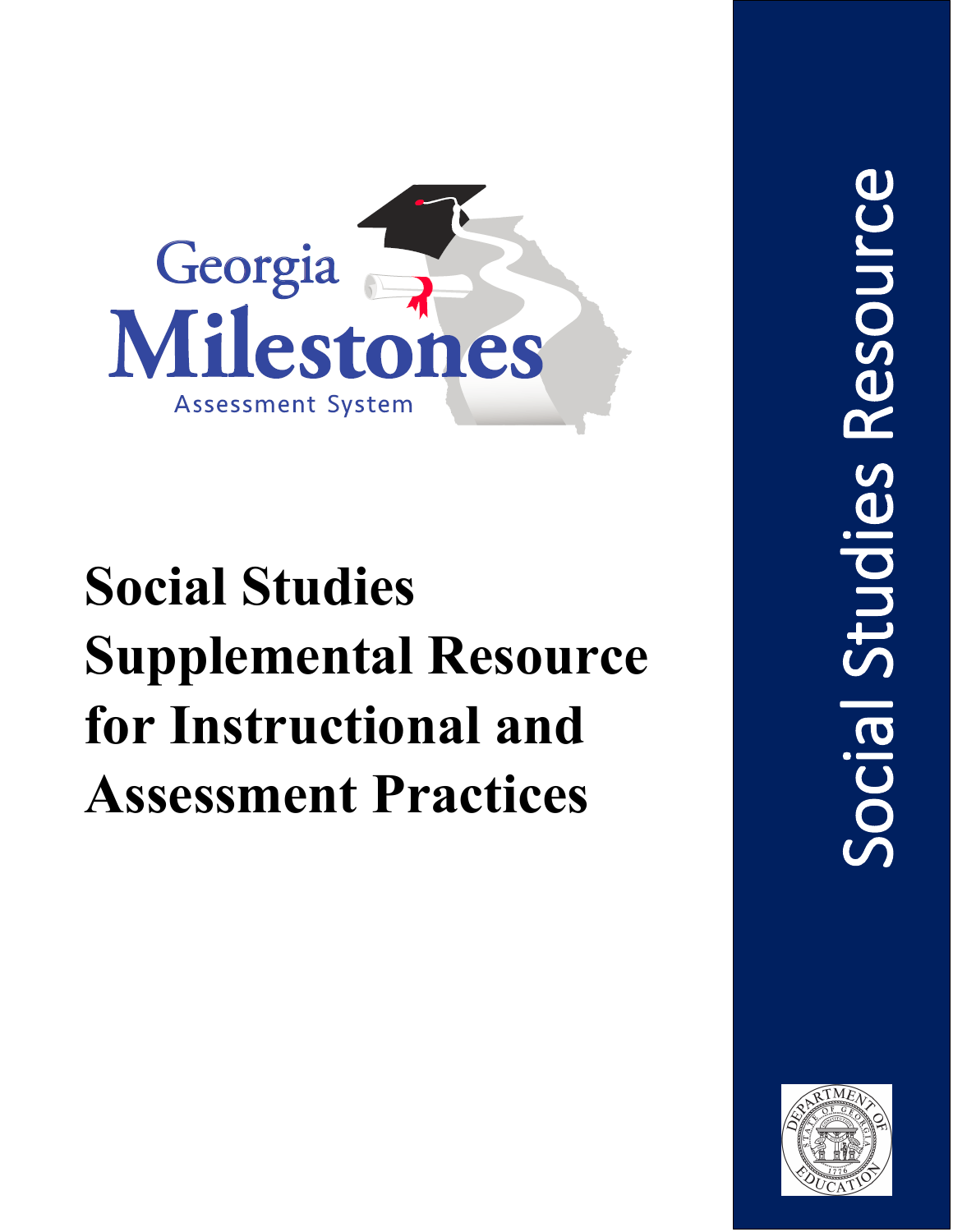#### **Introduction**

The Georgia Standards of Excellence (GSE) articulate what students should know and be able to do for each content area at the conclusion of a given grade or course. As the GSE have been reviewed and implemented into Georgia Milestones for social studies, Georgia educators involved in the review process indicated that it would be helpful for educators across Georgia to receive an extended list of content-related proper nouns to supplement the language of the standards for use in assessment items.

### **Background**

Generally, under Georgia Milestones for social studies, proper nouns that are present in the text of the content standards are used in test items. However, Georgia educators involved in the item development process have indicated that there are additional terms that are inherent to the instruction of the content defined in the standards, and the Georgia Department of Education has determined that it is in the best interest of instruction across Georgia to bolster the clarity and accuracy of the test items by providing an extended list of proper nouns implied through the implementation of the GSE.

For example, in United States History, consider standard SSUSH9, "Evaluate key events, issues, and individuals related to the Civil War." While "Confederacy" and "Union" are not stated explicitly in the standard, Georgia educators involved in the review process understand that those terms are necessary in the instruction process for this standard and that avoiding those two terms would create less clarity in the test items. Instead of simply saying "Confederacy," ambiguous phrasing would have to be created to describe "states that seceded from the United States and formed their own government" or "states that wanted the United States to remain a single country." This would increase the reading load for the student and decrease clarity.

#### **How to Use the Supplemental Resource**

Georgia educators believe that the terms provided in this document are inseparable from the content being assessed, and, as such, they are terms that students will have had an opportunity to learn in the course of their regular instruction. This resource highlights terminology that teachers may encounter in the teacher notes produced by the Georgia Department of Education.

Please note that not all terms identified in the teacher notes, study guides, and assessment guides are included in this list. This is a limited list of additional proper nouns to be used when teaching and assessing social studies content based on the recommendations of Georgia educators. Educators should ensure that their students are familiar with this extended list of proper nouns so that students are prepared when they take the Georgia Milestones assessment in social studies.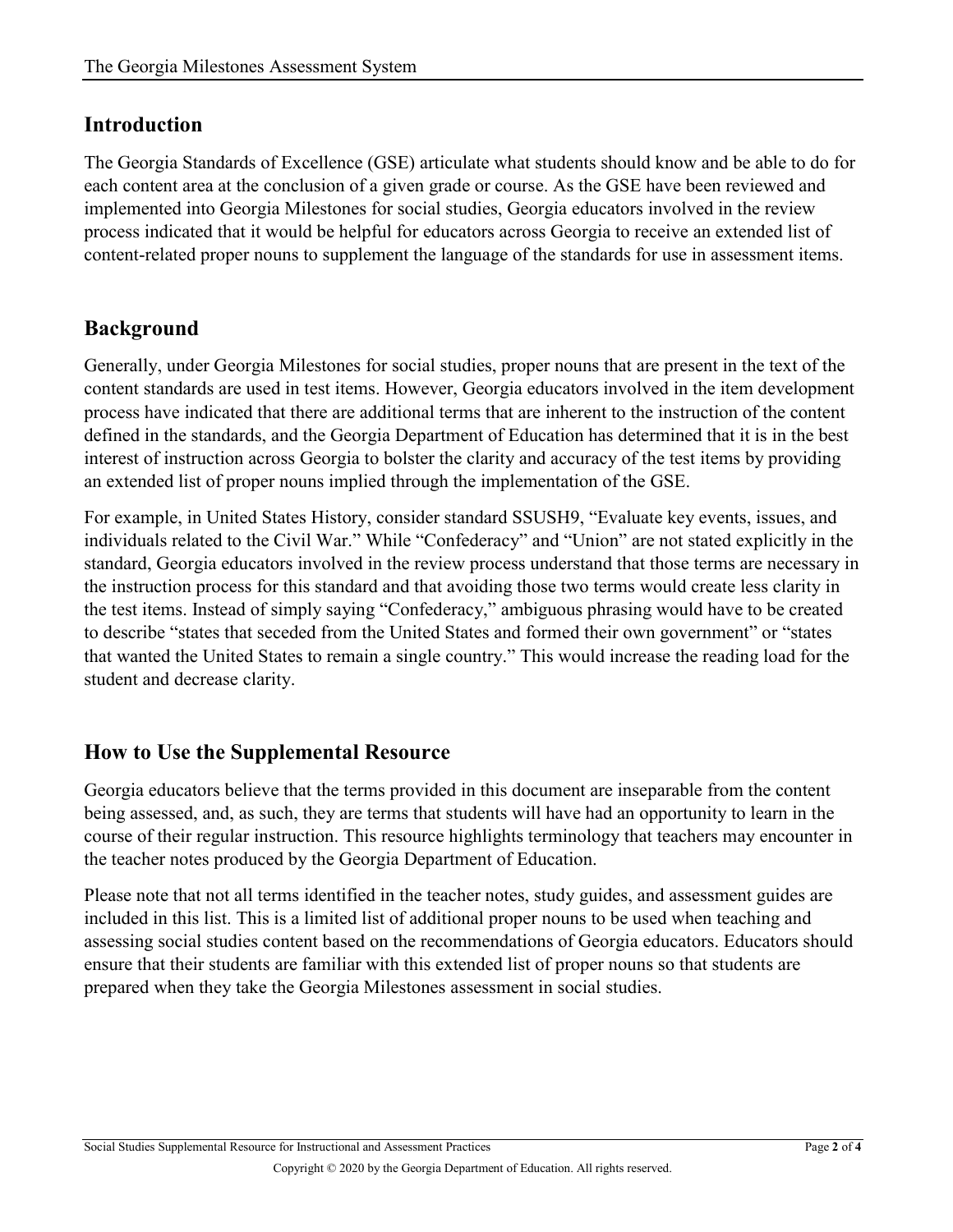## **End-of-Grade**

## **Extended Proper Noun List for Grade 8 Georgia Standards of Excellence**

| Standard/Element               | Term                                                                            |
|--------------------------------|---------------------------------------------------------------------------------|
| SS8H1a                         |                                                                                 |
|                                | Mississippian American Indians                                                  |
| Various                        | England/English                                                                 |
| SS8H1c                         | Catholic                                                                        |
| SS8H1c, SS8H2a                 | South Carolina, Florida                                                         |
| SS8H3b                         | <b>Continental Congress</b>                                                     |
|                                | Button Gwinnett, Lyman Hall, George Walton                                      |
| SS8H4e                         | Oklahoma                                                                        |
| SS8H4a, SS8H5,                 | Confederate/Confederacy, the North, the South                                   |
| SS <sub>8</sub> H <sub>6</sub> |                                                                                 |
| <b>SS8H5, SS8H6</b>            | Republicans, Democrats                                                          |
| SS <sub>8</sub> H <sub>9</sub> | Japan/Japanese                                                                  |
| SS8H9a                         | <b>Allies</b>                                                                   |
| $SS8H11b$ ,                    | Nobel Prize/Nobel Peace Prize                                                   |
| SS8H12b                        |                                                                                 |
| SS8H1, SS8G1a,                 | Northern, Southern, Eastern, and Western hemispheres; names of other continents |
| SS8G1c                         | in addition to North America                                                    |
| SS8H4e, SS8H5a,                | U.S. Supreme Court                                                              |
| SS8H7b, SS8H11a                |                                                                                 |
| SS8G1a                         | Southeast, Southwest, Northeast, Northwest, Midwest, West                       |
|                                | Blue Ridge Mountains, Valley and Ridge, Appalachian Plateau, Piedmont,          |
| SS8G1b                         | <b>Coastal Plain</b>                                                            |
| Various                        | Asia, France                                                                    |